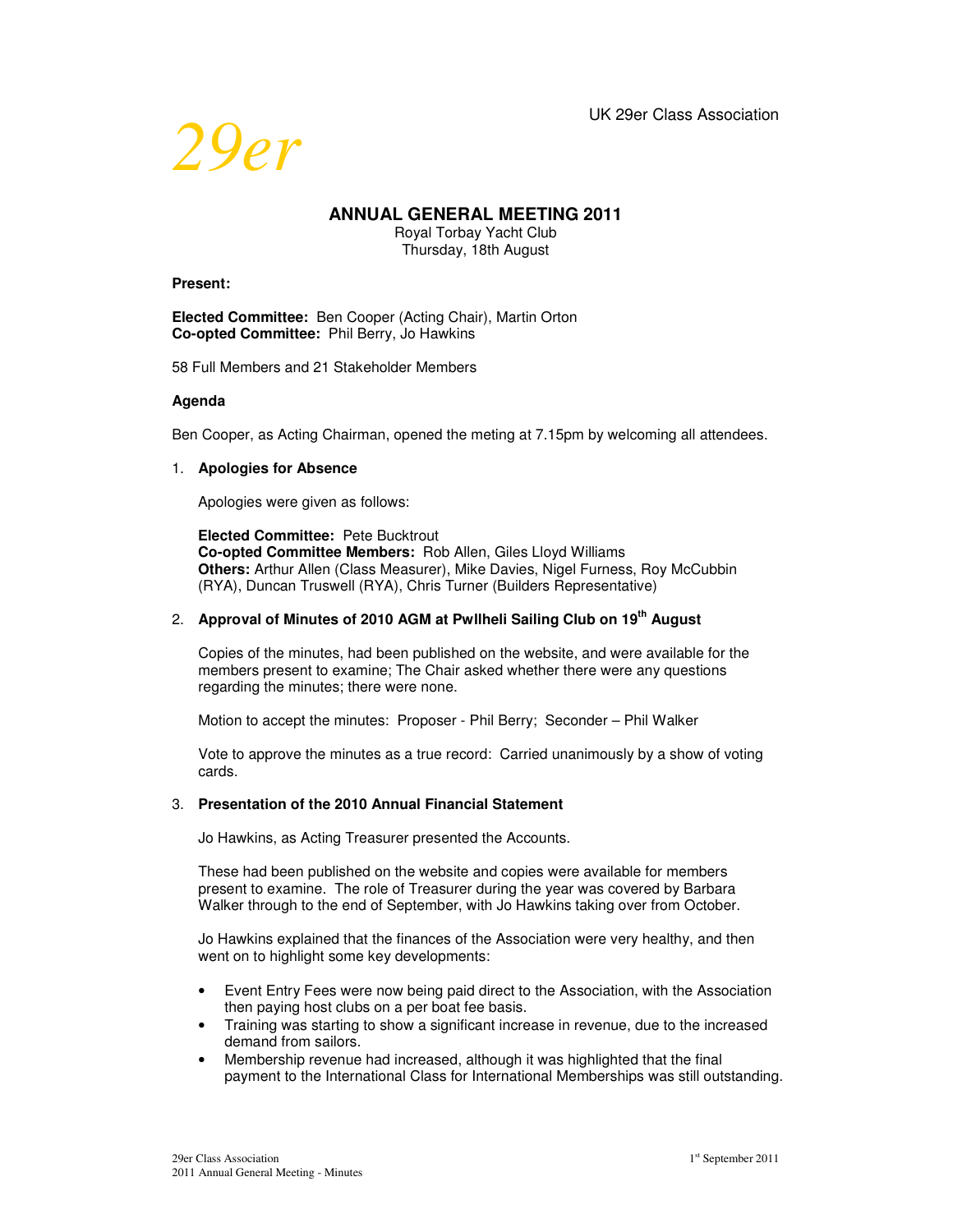There was a discussion relating to the continuing practice of having a "RIB replacement fund'.

- Ben Cooper stated that, given the developing strong relationship with the RYA, there was felt to be less need to have a dedicated fund for RIB replacement. This was on the basis that there was no reason to suggest that the continuing provision of a Class ET RIB by the RYA / Eric Twiname fund would not continue into the future.
- It was emphasised that the Association was responsible for the upkeep and maintenance of the ET RIB and its road trailer.

It was stated that there were no immediate plans for any specific substantial expenditure, but that the committee would continue to discuss potential ideas for investment in the Association.

Ben Cooper expressed thanks on behalf of the Association to Barbara Walker for all her work for the class during her time both as Treasurer, and as Class Administrator,

Motion to accept the Accounts: Proposer – Adrian Ward; Seconder – Tim Walton

Vote to approve the Accounts: Carried unanimously by a show of voting cards.

## 4. **Chairman's Report (to include Sailing Report)**

Ben Cooper, as Acting Chairman, presented his report, coving the last 12 months from the last AGM (attached at the end of these Minutes).

There were no questions.

## 5. **Training Officer's Report**

Martin Orton, as Acting Training Officer presented his report, coving the last 12 months from the last AGM (attached at the end of these Minutes).

There were no questions.

## 6. **2012 Membership Fees Proposal**

Ben Cooper, as Acting Chairman, presented the proposals for 2012 Membership Fees in line with the new Class Constitution. These proposals which would take effect on  $1<sup>st</sup>$ October 2011 for new to the class membership applicants, and 1<sup>st</sup> January for renewing members, are as follows:

- Individual Adult Full member £32.50
- Individual Youth Full member £32.50
- Individual Student Full member 22.50
- Family Full member £45.00
- Temporary membership retain at £10 as before.

Ben Cooper asked for any questions relating the proposals; there were none.

Motion to accept the Membership Fee Proposals: Proposer – Phil Walker; Seconder – James Bollingbroke

Vote to approve the Membership Fee Proposals: Carried unanimously by a show of voting cards.

## 7. **Presentation of new Resolutions for adoption by the Class**

Ben Cooper, as Acting Chairman, presented two Resolutions for adoption by the Association in line with the new Class Constitution.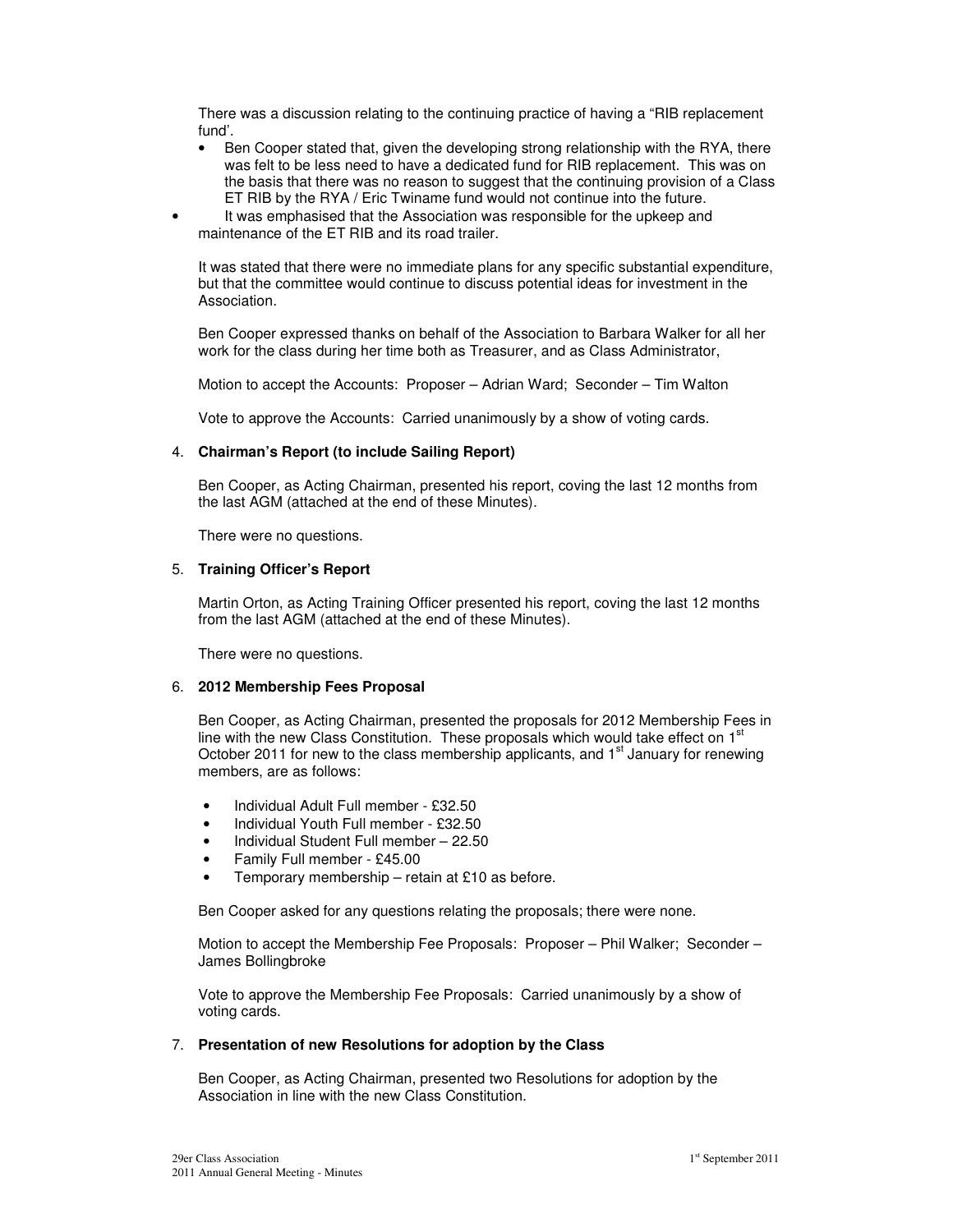**Resolution 1** - Honorary Membership for any UK 29er Sailor who subsequently represents Great Britain at an Olympic or Paralympic Games

- Ben Cooper explained the rationale behind this Resolution, and read out the list of current individuals who would qualify for Honorary Membership. He pointed out that Paul Brotherton actually sailed a 29er after competing at the Olympics, but it was agreed that he should be included.
- There were questions or further discussion.

Motion to adopt the Resolution: Proposer – Bill Tucker; Seconder – Martin Orton

Vote to approve the Resolutions: Carried unanimously by a show of voting cards.

**Resolution 2** - 29er Events in the UK; Advisory Guidelines on Minimum and Maximum Wind Speeds

- Ben Cooper explained the rationale behind this Resolution.
- Tom Harris emphasised that at present there was no guideline for Race Officers or Event Organisers.
- Simon Loveridge asked how this Resolution aligned with the International Class; it was confirmed that this aligned the UK 29er Class Association with the 49er's.
- Charles Glover asked whether the proposal referred to a constant wind speed or gusting wind speed; it was clarified that it was an average wind speed.
- There was further general discussion about the general sentiment of this Resolution, especially with regard to the lower wind speed proposal, and it was emphasised that the Resolution set down an 'Advisory' guideline, thereby leaving the ultimate decision to the Race Officer.

Motion to adopt the Resolution: Proposer – Nikki Allen; Seconder – Martin Orton

Vote to approve the Resolutions: Carried, by a show of voting cards, with Three Against and One Abstention.

## 8. **Election of Officers of the Association, Committee Members and Regional Sailor Representatives**

**Election of Officers of the Association, Committee Members:** In line with the new Class Constitution, Ben Cooper, as Acting Chairman, outlined the new structure of the Committee, comprising 8 Officers of the Association, plus 4 general committee positions.

A notice had been posted on the website, and on the Event Official Notice Board seeking nominations for each Officer position, and each of the four general committee positions; 12 nominations had been received, all of which had been proposed and seconded in line with the Class Constitution

- There was one vacant Officer position (Vice Chairman), and 5 nominations for the four general committee positions;
- Ben Cooper suggested that John Mather, who had been proposed for one of the general committee positions be invited to stand as Vice Chairman, thus filling the vacant Officer position;

This was then proposed and seconded by Jeremy Williamson and Jean Furness.

Ben Cooper then presented the twelve committee nominations, and suggested that unless there were any objections, and no positions were being contested by more than one nomination, that all the Election could be taken in one block vote.

This was then proposed by Bill Tucker, and seconded by Adrian Ward.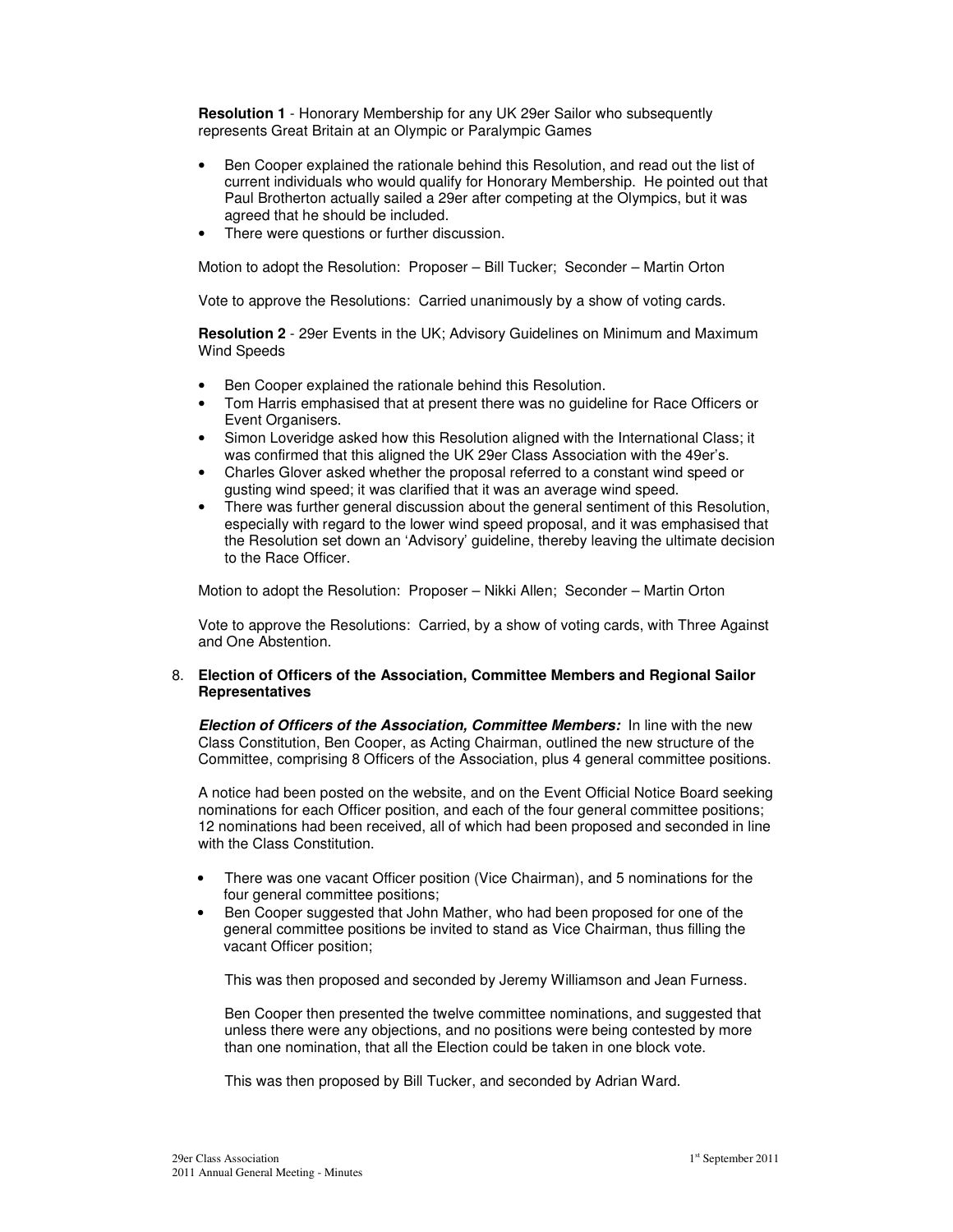Vote to elect the proposed Committee: Carried unanimously by a show of voting cards.

The Committee for 2011/12 was thus elected as follows:

| Chairman:          | Ben Cooper           | Training Officer:         | <b>Martin Orton</b> |
|--------------------|----------------------|---------------------------|---------------------|
| Vice Chairman:     | John Mather          | <b>Safety Officer:</b>    | <b>Phil Berry</b>   |
| Treasurer:         | Jo Hawkins           | General Secretary:        | Angie Alloway       |
| Sailing Secretary: | <b>Tom Harris</b>    | <b>Marketing Officer:</b> | Rob Allen           |
| Committee member:  | <b>Nigel Furness</b> | Committee member:         | Pete Bucktrout      |
| Committee member:  | Andy Baucutt         | Committee member:         | <b>Mike Davies</b>  |

**Election of Regional Sailor Representatives:** In line with the new Class Constitution, Ben Cooper, as Acting Chairman, explained that there were 8 Regional Sailor Representatives; nominations had been received, proposed and seconded for seven the of the eight regions. The only region where there was no nomination was Scotland.

Ben Cooper presented the seven nominations, and suggested that unless there were any objections, and no positions were being contested by more than one nomination, that all the Election could be taken in one block vote.

This was then proposed by John Mather, and seconded by Tim Walton.

Vote to elect the proposed Sailor Representatives: Carried unanimously by a show of voting cards.

The Sailor Representatives for 2011/12 was thus elected as follows:

| South-West: | Jack Hawkins      | Midlands: | Chris Berry          |
|-------------|-------------------|-----------|----------------------|
| South:      | Jeremy Williamson | North:    | <b>Robert Morris</b> |
| South East: | Hugh Ward         | Wales:    | Josh Davies          |
| East:       | Tom Bucktrout     | Scotland: | Vacant               |

## 9. **Open Question and Answer Session**

Bill Tucker: Wished it to be recorded that, as a new family to the class, he found the attitude of the sailors and all involved to be very friendly and welcoming. The thanked the Committee for their efforts which are very much appreciated.

Tim Walton: Requested all competing sailors that, as was his last event he asked everyone to make an effort to do "fancy dress" sailing on Friday.

Chris Blackburn (RYA High Performance Manager); Representing the RYA, gave apologies from Roy McCubbin and Duncan Truswell, and stated that the RYA are pleased to be working very closely with the class, especially with event planning and open training; he commented that the RYA were pleased with the strong relationship that now existed, and that they were looking forward to working with the class in the future.

Charles Glover (Chairman, International 29er Class Association): Specifically thanked Ben Cooper and the whole committee, stating that the class had made fantastic progress in the last 12 months, which was a great reflection of their efforts.

There were no further questions.

Ben Cooper then closed the meeting at 8.15pm, and thanked everyone for their time and contribution.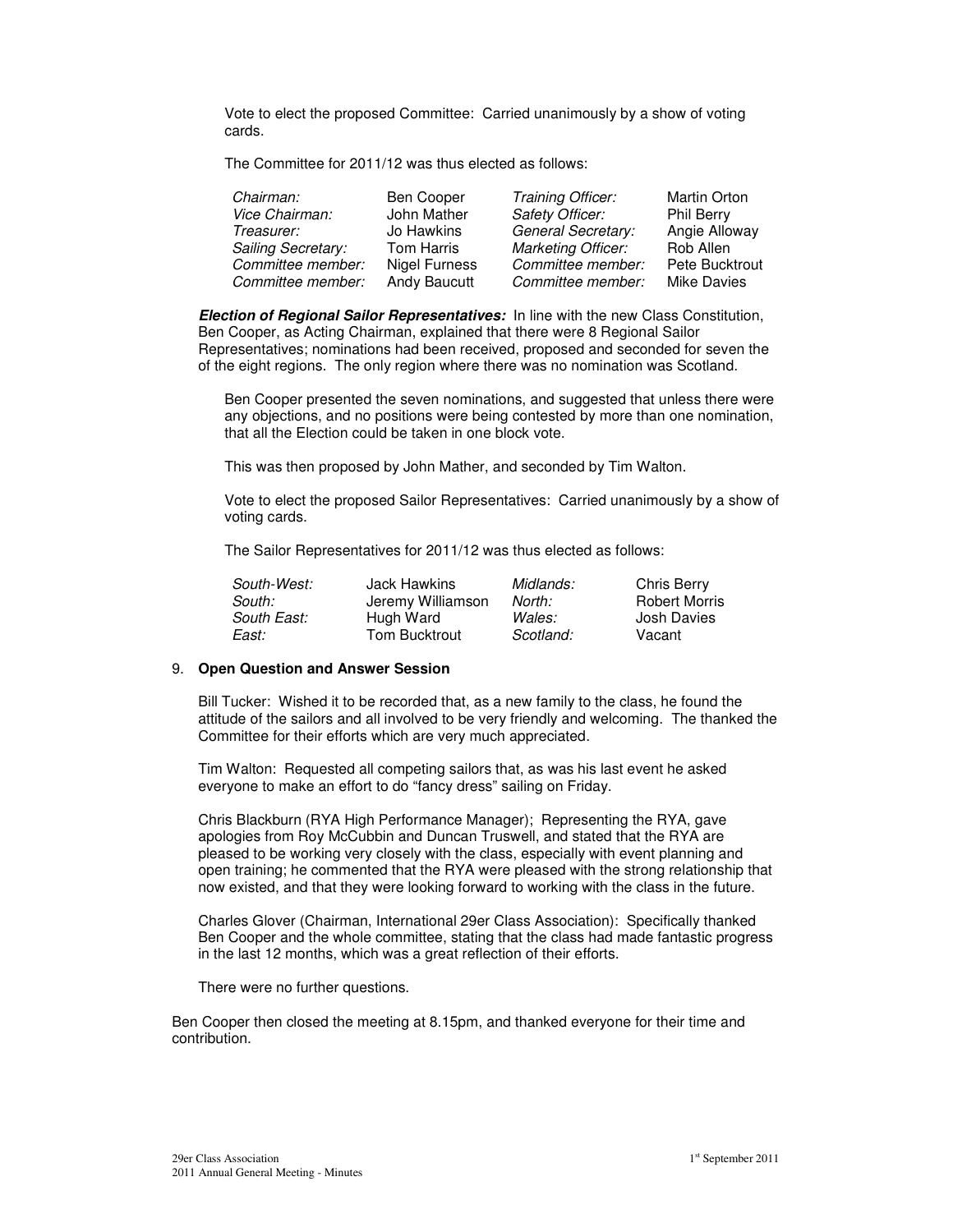#### **Chairman's Report – Review of the year ending August 2011**

Welcome to the 2011 AGM – it's great to see so many here, and I hope that you are all having a great week so far here in Torquay.

My role here is to give a review of the last 12 months, although obviously I am currently only acting Chairman of the class. I cannot deny that the year did not get off to a good start, last autumn, with, sadly significant divisions in the membership, with major concerns being expressed from a significant proportion of the members, parents and other stakeholders about the direction of the class, its strategy and leadership, and in particular its relationship with the RYA, which was perceived to be at risk of collapsing completely.

Those concerns resulted in a petition for a vote of no confidence in the whole committee, culminating sadly in the resignation of the whole committee, save for three newly elected individuals, plus one sailor rep. I was one of the newly elected committee members, and, with the agreement of those remaining, and given my experience previously as Chairman of the UK Optimist Class, I volunteered to stand as acting Chairman.

The remaining elected committee members subsequently sought to put in place an adequate team of co-opted parents and sailors, as an acting committee, to ensure that the class activities continued, and indeed, specifically, we set about addressing the concerns as mentioned, whilst also attempting to draw together the membership as a whole, drawing a line on the events of the early autumn.

It was a painful time, but one which now is firmly in the past. Indeed, nine months on, I believe we have achieved much of what we committed to do, and indeed, judging from the general enthusiasm both within the class and beyond, we have transformed the class from being possibly treated as the poor relation to the 420, to being an equal, if not even, the Youth Class to be seen in. I hope the membership as a whole can all see the positive way in which the class has developed in this time as being for the benefit of all.

We've got where we have got with considerable time and effort; and therefore before I move on to the year in general, I would therefore like to express considerable thanks to a few key people for their support and commitment, often behind the scenes, but without them, we would not be here today.

First, I must mention our Training Officer, Martin Orton, who was elected last summer as a general committee member, and who took on Training. You will hear from him separately in a few minutes; he has done a fantastic job in developing our class open training programme, to the point where it is oversubscribed, hugely successful, and generating universal praise from the sailors. I am pleased that Martin has agreed, after a bit of persuasion, to continue in this role for a further year (if elected).

Second, although not a committee member, I would also like to specifically thank Phil Walker, who has taken on the role of senior class coach for all our Open Training; much of the success of the programme is down to Phil and his team of coaches helping to develop the skills of all our sailors.

Third, Phil Berry, our co-opted Safety Officer, who has been a continual support to me in developing both this years sailing programme (which hardly existed last Autumn), and who has taken administrative control of our Eric Twiname RIB, and our direction on overall safety at events.

Fourth, Jo Hawkins, who agreed to be co-opted into the role of Treasurer; you will also here from Jo in due course, and I am particularly grateful to Jo for her work in managing the accounts.

Fifth, Martha Berry, whom we formally appointed as our class administrator at the end of last year, and who has supported us all with membership, event and training administration, and all sorts of general administration that has been thrown her way.

Sixth, the RYA … I will come back to them.

There are others too – Adrian Ward, who stepped in to take control of our website and associated technologies, and who ensured continuity in the flow of communication amongst us and with you, the membership. Giles Lloyd Williams too, who gave support in developing our sailing programme for this year.

So what of the year? There are many really positive things report.

First, membership … at this point last year, the class had 133 sailors as members split between individual and family member units. Now, one year on, we have 225 sailors as members, made up of 88 in 40 family memberships, and 137 in individual members. This is unbelievable, and as the autumn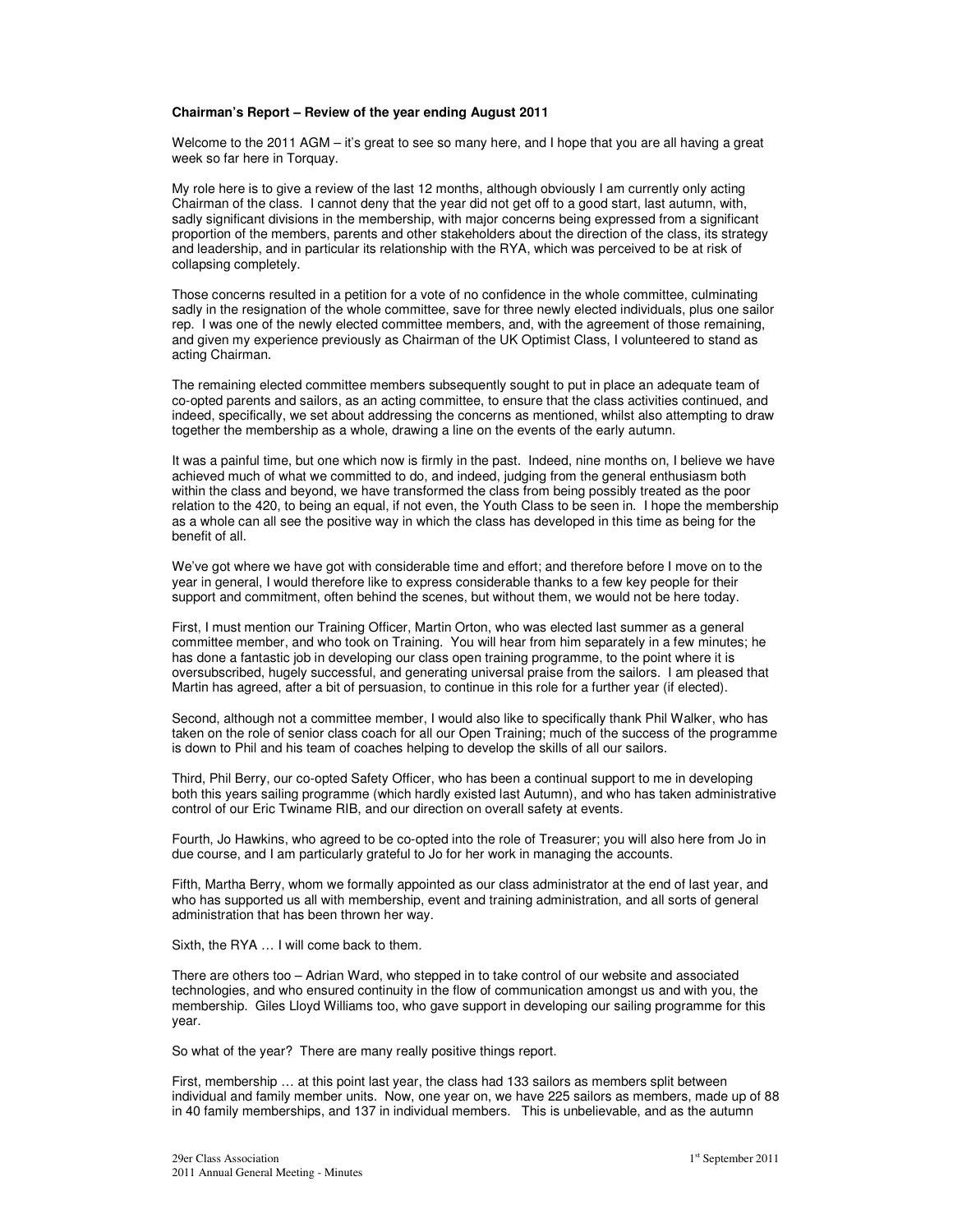starts, we will be seeing many more coming into the class, particularly from Toppers, Cadets and Mirrors, as well as a few coming across from 420's.

Second, sailing in general  $\ldots$  numbers are up across all events, with, as has been said already, the 2<sup>nd</sup> biggest Nationals in the UK class history. The class was the biggest 2 handed fleet at the RYA Volvo Youth Nationals, and I predict well over 60 boats for our Inlands at the end of the year.

Competition overseas is key to the development of our sailors, and I am really pleased with the progress that has been made this year. Three crew's went to Argentina for the 2011 World Championships in January, with Henry Lloyd Williams and Sam Batten finishing 13<sup>th</sup> overall. Several boats have taken part in Eurocup Events so far this year, 5 went to the German National Championships, and 19 went to the Europeans Championships in Switzerland … an interesting event certainly!

At the Europeans, Phil Walker and Jon Mather and James Bollingbroke and Tim Walton made the Gold Fleet in a frustrating week, for all.

Henry and Sam were also selected as our representatives for the ISAF Youth World Championships in Croatia ... a frustrating event with very light winds with Henry and Sam finishing 11<sup>th</sup> overall out of 23.

One development that we have put in place this year, which we will continue in the future, is the introduction of travel support grants for non Squad Sailors; we gave three such grants to crews to help them go to the European Championships, and we have one grant available now to support a non squad crew to go to Lake Garda at the end of October for the Eurocup event there; this event and the Lymington Grand Prix event being the selection events

Third, the RYA … we have made significant progress in our relations with the RYA, which has reestablished our position as one of the key Youth Classes in the UK … we have a defined contract with them for the first time which specifies how they will support us, both financially and in kind, and which also details what they expect from us in return.

As a result of the progress we have made, and the structure we have in place, the RYA are now very supportive in terms of recommending the class to transitioning sailors, and indeed in areas where we are less strong, Scotland, the North of England and Wales, there is a particular enthusiasm recommending new sailors into the class. I am hopeful that this will result in increased Squad place numbers for the autumn, although nothing is guaranteed at this stage.

I should emphasis, that we are independent of the RYA – it is a partnership, and we work to our own strategy and plans, but the RYA are totally supportive and indeed enthusiastic of the progress we are making … obviously, the introduction of a women's skiff at the 2016 Olympics can only be of benefit to the class in general, irrespective as to whether the 29er xx is selected or not. Our relationship with the RYA is very strong, collaborative and mutually supportive for the benefit of both, and competitive sailing in general.

Sadly, there is a slight negative, even with the positives. We had a bit of a disaster with the class RIB earlier in the year; the RIB is provided to us by the Eric Twiname Trust (in conjunction with the RYA), but we are fully responsible for it, to the extent that it should be returnable to them at any time in full working order. Sadly, at the Easter Eurocup event in France we experienced a fatal engine failure, and as a result we have had to fund the purchase of a new engine … thankfully with the RYA this has not actually meant the full cost of a new engine, but this will have an impact on the 2011 accounts.

Fourth, growth in the class; I have already mentioned the current membership numbers, but this only tells half the story … we are aware of significant numbers of new entrants coming into the class in the Autumn from various feeder classes … we are becoming the class of choice for many, if not most; this has had its own problems though, notably in relation to the second hand boat market; One plan for the new committee will be to try to open up the second hand market, finding boats that are disused, and getting them sold on to newcomers … our estimates are that there are no more than 200 boats in the UK in total, but if we could find 20 and get them into the hands of new entrants that would be a huge step in the right direction.

There are many other things that we have achieved to progress the development of the class … we have a new Class Constitution, which provides better structure in terms of the management of the class, with defined officers of the association and better structure to the sailor rep positions. Parents of sailors under 19 now have a say in the running of the class, given that they are key stakeholders and financiers, with the stakeholder membership status being introduced; additionally, we now have a Student Membership category, and if approved later in the meeting, this will enable us to introduce a separate membership fee for those members which will recognise the stresses of student finances.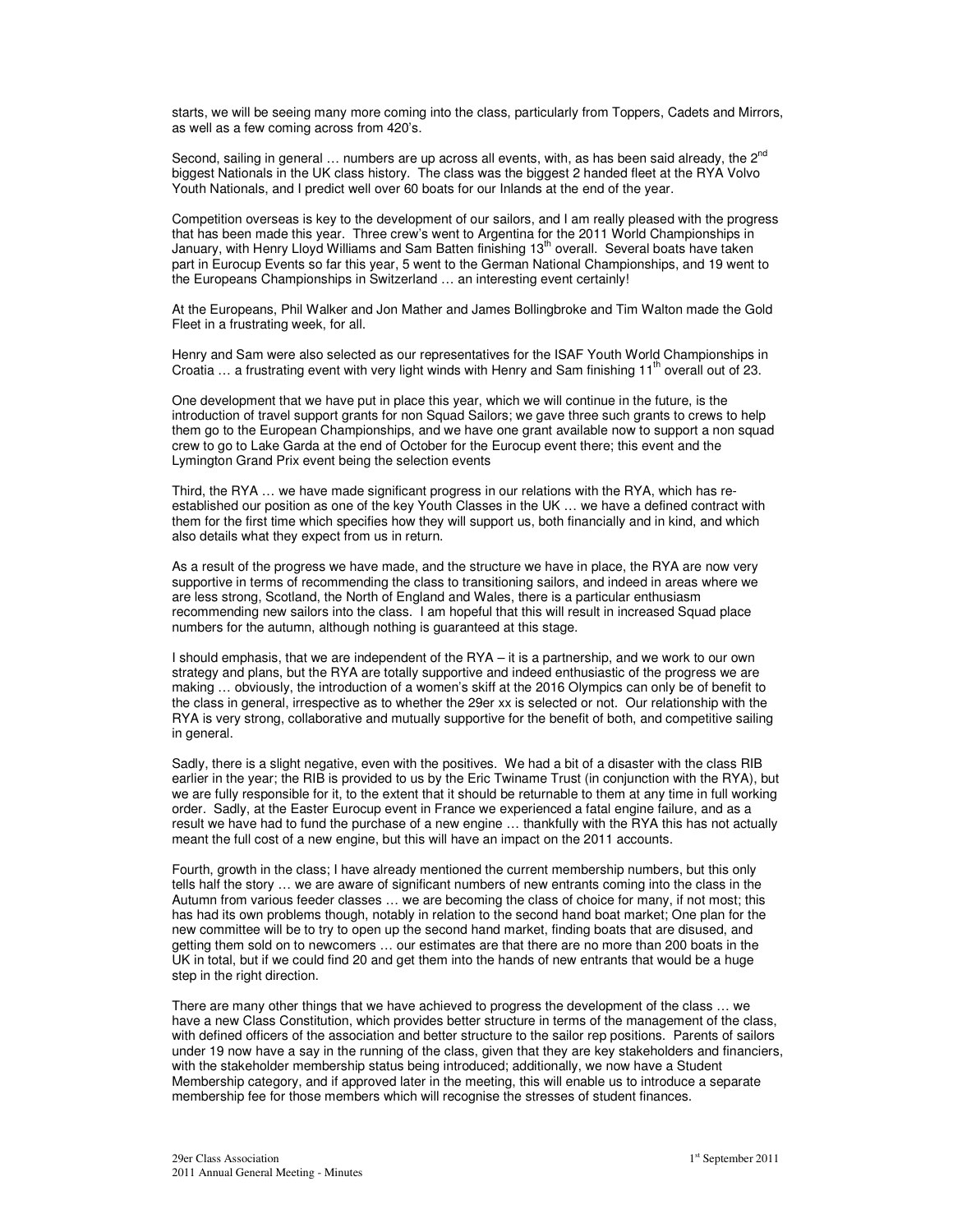We have made significant progress in the use of the website for better communication; we have taken control of event entry fees, giving new revenue streams to the class for the first time. Our relations with Ovington boats is really strong, and indeed we are working with them to help with bringing new members into the class, and they have a boat upgrade programme in place to help with this. Our Junior Class Liaison, with Angie Alloway, has helped to make the class accessible to new entrants with three very successful 'try a 29er events' earlier this year, and there has been a step-change in our PR, with very few weeks now going by without something being published regarding the class on Y & Y etc ... thanks go to Rob Allen for taking on this responsibility.

I have probably gone on enough … I hope that in general, the positives outweigh the negatives, and that following on from some early difficulties, the year now gone can actually be regarded as a huge success, and the start of a new growth period for the class in the UK …. For those who don't know, we now have a major target with the 2015 World Championships being awarded to the Pwllheli SC (just awaiting final confirmation) … something for us all to aim for, and the ultimate recognition of the standing we now have in the International Class as a whole, where we are now the largest single country membership. We also now have a British Chairman of the International Class in Charles Glover, who was elected earlier this summer at the World Council Meeting in Switzerland.

Finally, I'd like to thank my wife Debbie for being so supportive as I embarked on the role of Acting Chairman; we both take a huge amount of pleasure from seeing the progress that has been made by the class this year. It has a great future ahead of it in the UK, and if we can continue to lay on events like this week, then our membership will grow and grow.

I am happy to take questions now, or at the end of the meeting ...

Thank you very much.

Ben Cooper Chairman, UK 29er Class Association  $17<sup>tn</sup>$  August 2011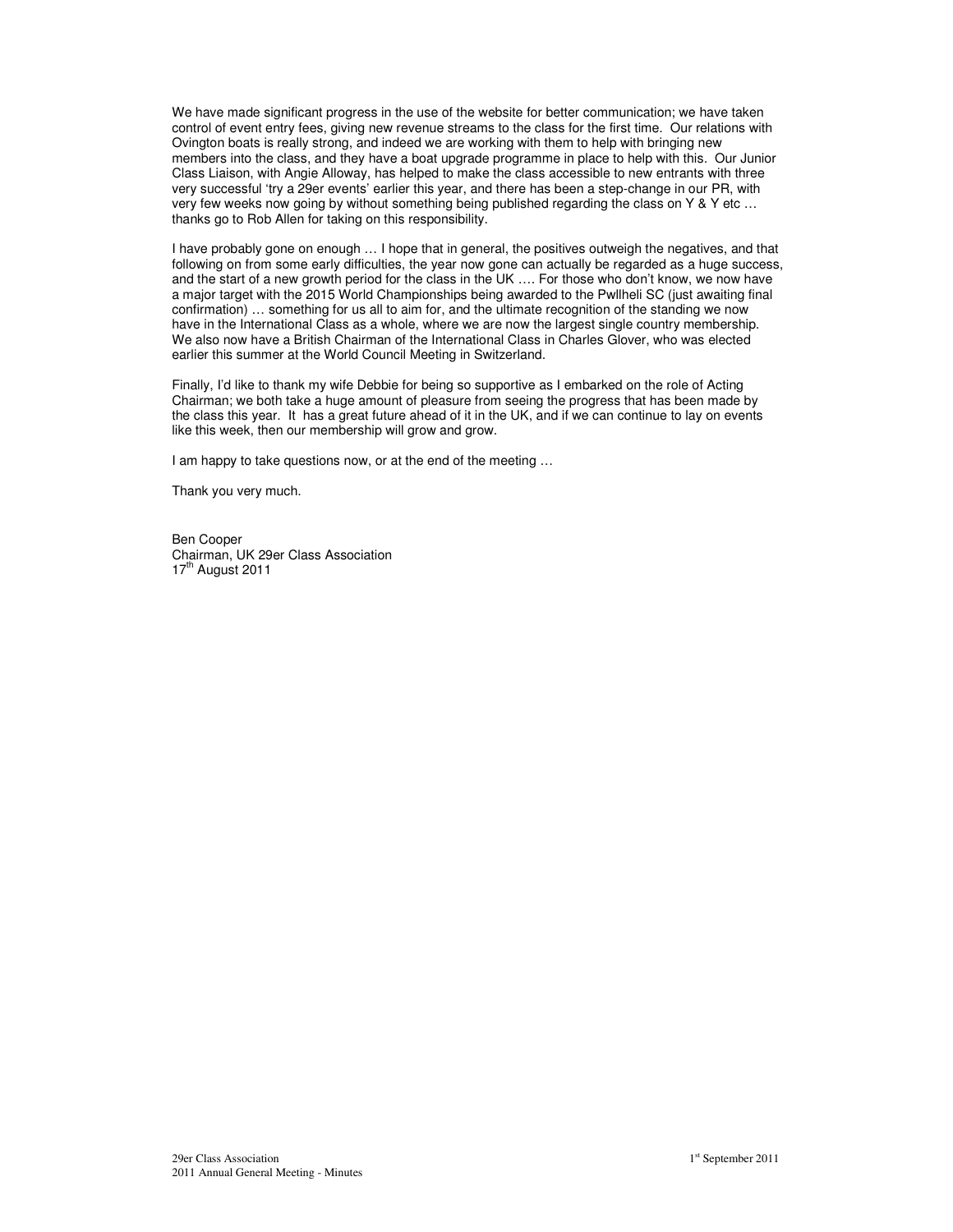#### **Training Officer's Report for Year Ending August 2011**

I believe we have had a full and successful year of training.

There were 11 open training events, including 3 TTS – 5 pre TT selection, and 6 as part of the Opening Training (OT) syllabus post TT selection The RYA ran 5 TT events and 8 NYS Events

#### **Open training**

We set out with the aim to provide a:

- comprehensive training programme, inclusive for all standards and ages of sailors
- using a variety of venues providing a mix of different sailing conditions, based on the locality of the sailors and
- supporting development of the class across the UK.

We set out a training policy of what we were trying to do in consultation with the coaches, including TT head coach, the RYA and with sailors and parents views via consultation. This included:

- Simplifying the administration through using online entry and payment
- Setting a syllabus based on the TT Squad and aligned with their programme.
- Adding more coaches to meet the demand and were often able to form 3 groups to get a better split of standards, sometimes separating off those new to 29ers and catering better for good sailors missing out on squads and squad sailors joining for extra practice.
- Using survey monkey to get feedback to check what we were doing and ensure sailor and parent views; in particular around the use of the syllabus (how rigid or flexible), group splits (working together or separate more), and to provide feedback to the coaches so they could meet the needs better.

The February survey gave an overall average score of 4.4 on a range of 1 (Very poor) to 5 (Very good), with no scores less than 3, which suggests that we are getting it about right.

With the overall surge in numbers in the class, numbers during the Jan – Mar period in particular were at least doubled on last year even when the TT squad had training on the same weekend, and many TT squad sailors in particular coming when dates allowed.

We survived some very harsh winter events in late Nov/Dec still with keen sailors and coaches (not quite sure on the parents!)

We have considered class squads, but for now have decided that these can seem a bit non-inclusive, but in having the syllabus I think we have created something to be part of and hopefully inclusive for all ages and standards, and achieved regular attendance from sailors giving continuity and benefit to sailors (and coaches).

Financially we used the full RYA subsidy of £3000 during the year (we have to give it back if it is not all used) and otherwise pretty much broke even on the £70 per boat fee. We are well subsidised by the RYA with now a specific written agreement which on training covers aspects of how we run it, the number of events, tie up with Transition Squad selection and more. It certainly feels as though the RYA coaches are becoming more involved with the class which in turn should benefit the class and the standard of the squads.

#### **Looking ahead – Regional Training**

I think the future to support continued growth in the class is balancing open training with regional locally run training. Regional training seems likely to do more to encourage development and new comers across the country, and is usually cheaper to run with clubs not charging or charging much less for use of facilities and ribs, and cheaper and more convenient for parents. This regional training and events can then be combined with monthly Open Training (and Open events) to get the numbers to give more sailors of similar standard and challenge and fun to all.

Winter training is now pretty much established at Haying Island, and being arranged to fit and not clash with open training.

The Class association is encouraging regional training through an offer to regions where there are signs of growth, to support it through providing a coach for the weekend (with some conditions to ensure it is open to the region and we get some feedback etc.)